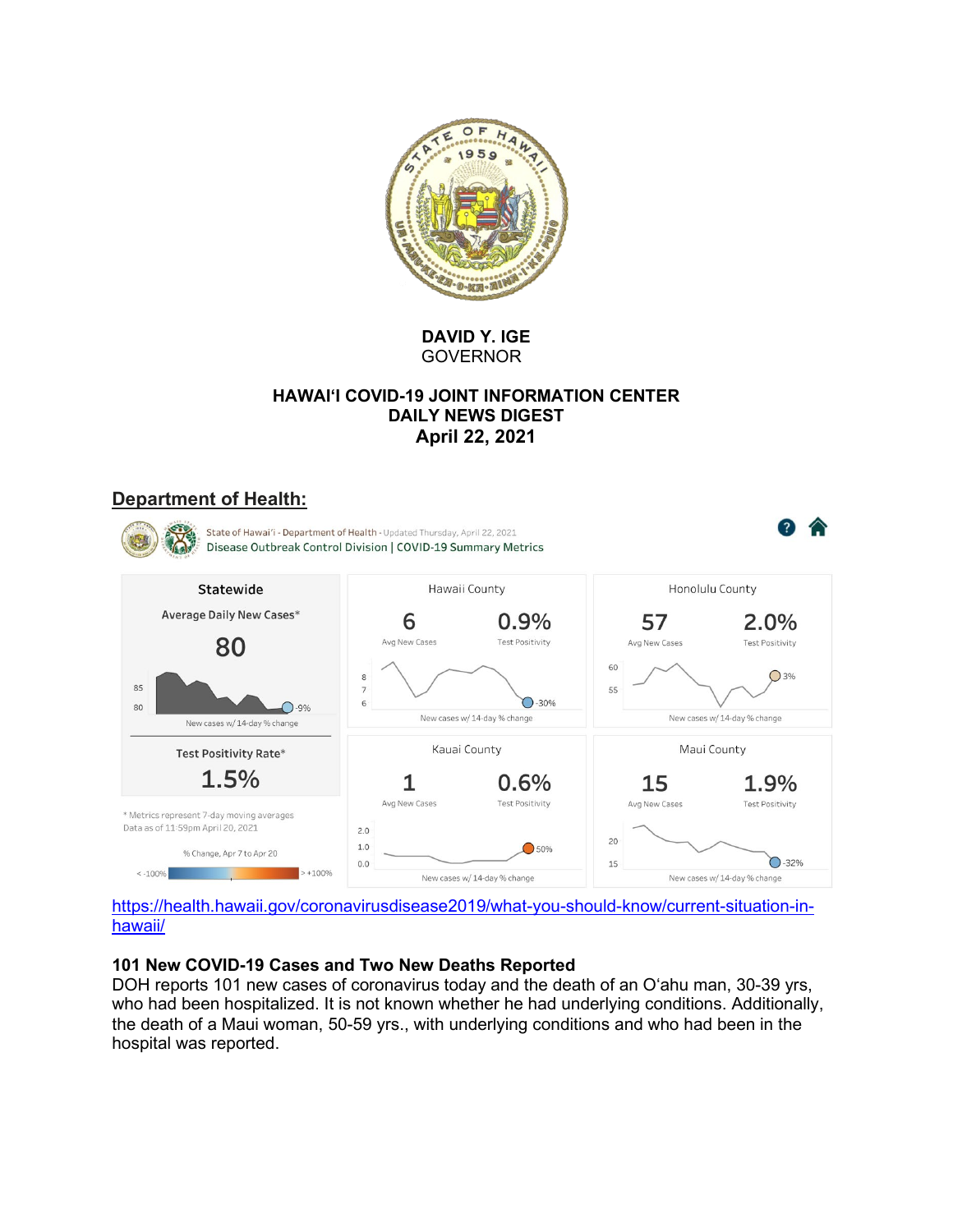This report includes cases up until Tuesday at 11:59 p.m. Full data is posted on the State COVID-19 dashboard and on the DOH Disease Outbreak & Control Division website daily: hawaiicovid19.com/dashboard.

| <b>Island of Diagnosis</b>              | <b>New</b><br><b>Cases</b> | <b>Reported since</b><br>2/28/2020<br>(including new cases) |  |  |  |  |  |
|-----------------------------------------|----------------------------|-------------------------------------------------------------|--|--|--|--|--|
| O'ahu                                   | 76                         | 24,325                                                      |  |  |  |  |  |
| Hawai'i                                 | 9                          | 2,660                                                       |  |  |  |  |  |
| Maui                                    | 9                          | 3,294                                                       |  |  |  |  |  |
| Kaua'i                                  | $\mathcal{P}$              | 205                                                         |  |  |  |  |  |
| Moloka'i                                |                            | 36                                                          |  |  |  |  |  |
| Lāna'i                                  |                            | 111                                                         |  |  |  |  |  |
| HI residents diagnosed outside of<br>HI | 5                          | 1,027                                                       |  |  |  |  |  |
| <b>Total Cases</b>                      | 101                        | $31,658++$                                                  |  |  |  |  |  |
| <b>Deaths</b>                           | 2                          | 476                                                         |  |  |  |  |  |

# **Hawai'i COVID-19 Counts as of 11:59 p.m. April 20, 2021**

*Hospitalizations as of 8:30 a.m., April 21, 2021: Hawai'i-4, Maui-16, O'ahu-20, Kaua'i-0 ++As a result of updated information, four cases on O'ahu were removed from the counts.*



Daily COVID-19 Vaccine Administation Update, Hawaii 2021 lay, April 22, 2021 (upda

Cumulative Doses Administered\*

#### 1,105,651

▲ 17,977 from 4/21

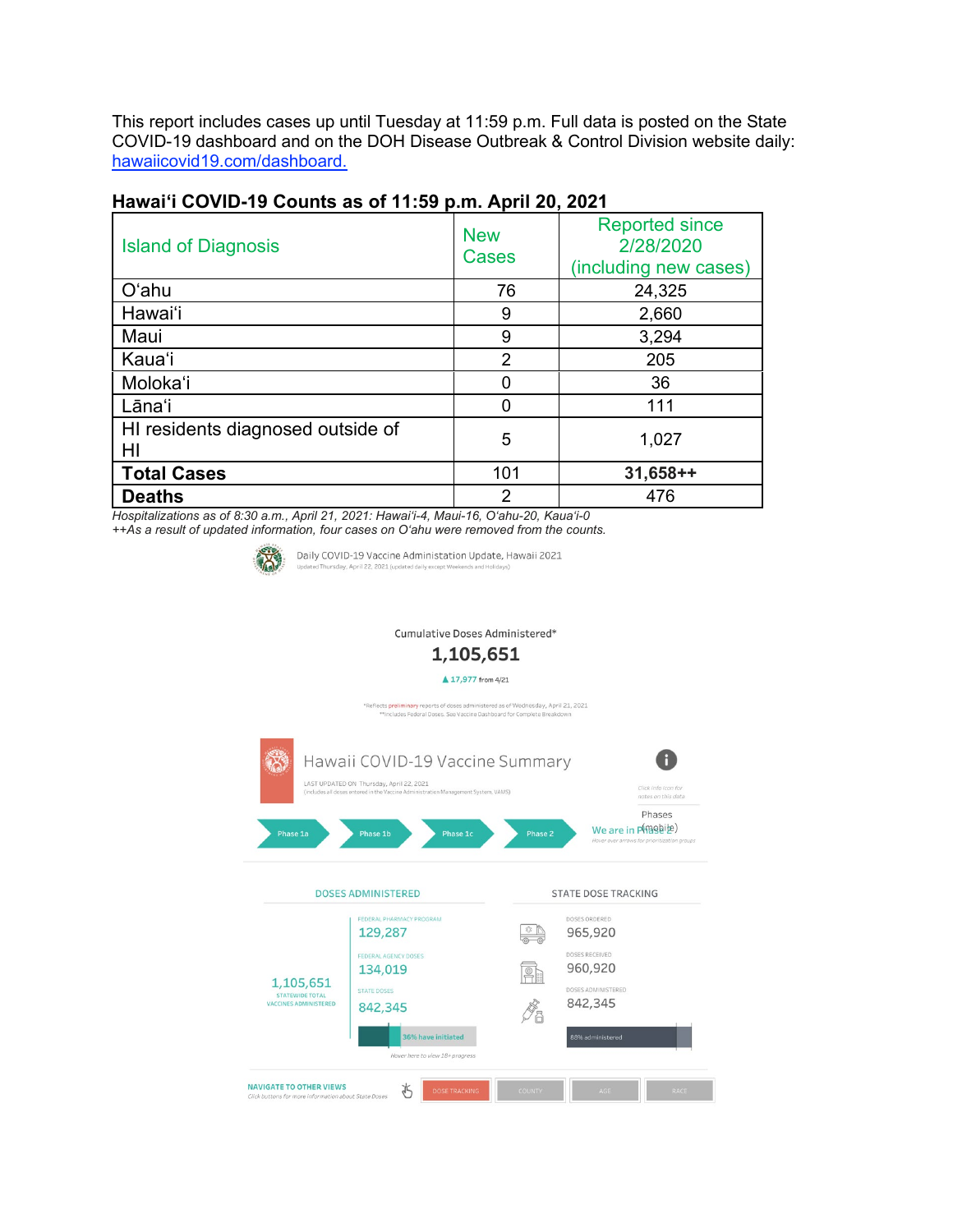

### **Weekly Cluster Report Attached**

# **Department of Public Safety:**

### **Statewide Testing Continues**

COVID-19 testing is continuously being conducted statewide at all facilities. There are no new positive results to report. The Maui Community Correctional Center reports 10 negative inmate test results and 34 negative staff results. The active positive inmate count remains unchanged at one (1). The O'ahu Community Correctional Center reports 21 negative inmate test results. For more information on PSD's planning and response efforts to COVID-19: [http://dps.hawaii.gov/blog/2020/03/17/coronavirus-covid-19-information-and-resources/.](http://dps.hawaii.gov/blog/2020/03/17/coronavirus-covid-19-information-and-resources/)

## **Hawaiʻi Tourism Authority:**

#### **March Vacation Rental Performance**

Today the Hawai'i Tourism Authority released its monthly Vacation Rental Performance Report. In March 2021, the total monthly supply of statewide vacation rentals was 587,300 unit nights (- 32.6%) and monthly demand was 365,700 unit nights (-34.4%). That resulted in an average monthly unit occupancy of 62.3 percent (-1.7 percentage points) for March, which was nearly 20 percent higher than the occupancy of Hawai'i's hotels (43.1%). The unit average daily rate (ADR) for vacation rental units statewide in March was \$248 (+3.6%), which was less than the ADR for hotels (\$285). To read the full

report[:https://www.hawaiitourismauthority.org/media/7126/hta-march-2021-hawaii-vacation](https://urldefense.com/v3/__https:/www.hawaiitourismauthority.org/media/7126/hta-march-2021-hawaii-vacation-rental-performance-final.pdf__;!!LIYSdFfckKA!g-E5Gg5SaVLZp_yM7Tn14NJ0FcfM3LSQTPPJgiTEugby6SCbM3SAs65DOXJQYepD3WewxyE$)[rental-performance-final.pdf](https://urldefense.com/v3/__https:/www.hawaiitourismauthority.org/media/7126/hta-march-2021-hawaii-vacation-rental-performance-final.pdf__;!!LIYSdFfckKA!g-E5Gg5SaVLZp_yM7Tn14NJ0FcfM3LSQTPPJgiTEugby6SCbM3SAs65DOXJQYepD3WewxyE$)

#### **18,069 Passengers Arrive on Tuesday**

Yesterday, a total of 18,069 people arrived in Hawai'i from out of state. A total 12,044 people indicated they came to Hawai'i for vacation. There were also 1,645 returning residents. The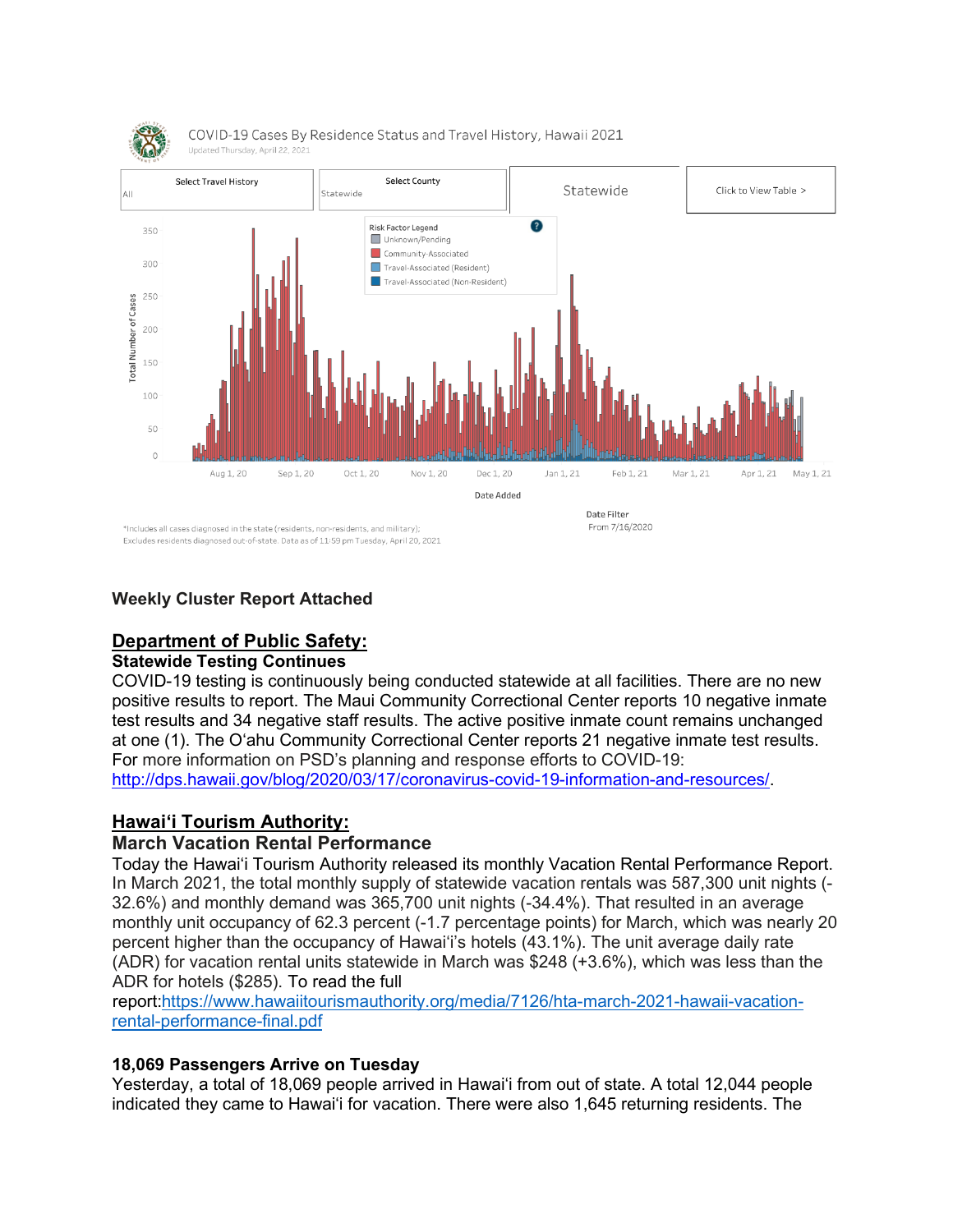trans-Pacific passenger arrival data is derived from data provided by the Safe Travels digital system. er Trin by Arrival Airment - Treneneeific Coreaned Recognation

| Reason for Thip by Arrival Aliport - Transpacing Screened Passengers |                          |                  |               |                      |                 |                |  |  |
|----------------------------------------------------------------------|--------------------------|------------------|---------------|----------------------|-----------------|----------------|--|--|
| <b>Apr 21</b>                                                        | <b>Honolulu</b><br>(HNL) | Kahului<br>(OGG) | Kona<br>(KOA) | <b>Hilo</b><br>(1TO) | Līhu'e<br>(LIH) | Grand<br>Total |  |  |
|                                                                      |                          |                  |               |                      |                 |                |  |  |
| <b>Airline Crew</b>                                                  | 498                      | 267              | 106           | $\Omega$             | 50              | 921            |  |  |
| Connecting Flight (Transit)                                          | 474                      | 62               |               |                      |                 | 543            |  |  |
| Corporate Meeting                                                    | 5                        | 14               |               |                      |                 | 22             |  |  |
| <b>Essential Worker</b>                                              | 77                       | 25               | 12            |                      | 6               | 120            |  |  |
| Honeymoon                                                            | 23                       | 18               | 2             |                      | 5               | 48             |  |  |
| <b>Incentive Trip</b>                                                |                          |                  |               |                      | $\Omega$        | 8              |  |  |
| <b>Intended Resident</b>                                             | 77                       | 15               | 15            |                      |                 | 114            |  |  |
| Military or Federal Government                                       | 103                      |                  |               | Ω                    | 3               | 107            |  |  |
| Other                                                                | 71                       | 21               |               |                      |                 | 106            |  |  |
| <b>Other Business</b>                                                | 58                       | 45               | 26            |                      | 4               | 133            |  |  |
| Pleasure/Vacation                                                    | 5,785                    | 4,343            | 1,341         | Ω                    | 575             | 12,044         |  |  |
| <b>Returning Resident</b>                                            | 1,129                    | 261              | 199           |                      | 56              | 1,645          |  |  |
| <b>Sports Event</b>                                                  | 20                       |                  |               |                      | O               | 20             |  |  |
| To Attend School                                                     | 13                       | $\Omega$         | 5             |                      | 0               | 18             |  |  |
| To Get Married                                                       | 9                        | 14               |               | O                    | $\Omega$        | 23             |  |  |
| Visiting Friends or Relatives                                        | 1,552                    | 304              | 279           | $\Omega$             | 62              | 2,197          |  |  |
| <b>Grand Total</b>                                                   | 9.895                    | 5.397            | 2.000         | $\Omega$             | 777             | 18.069         |  |  |

To view more: [https://www.hawaiitourismauthority.org/covid-19-updates/trans-pacific](https://www.hawaiitourismauthority.org/covid-19-updates/trans-pacific-passenger-arrivals/)[passenger-arrivals/](https://www.hawaiitourismauthority.org/covid-19-updates/trans-pacific-passenger-arrivals/)

# **Helpful Resources**

#### **Trusted Testing and Travel Partners:**

The state of Hawai'i only accepts Nucleic Acid Amplification Test (NAAT) from a certified Clinical Laboratory Improvement Amendment (CLIA) lab test results from Trusted Testing and Travel Partners. For the full list of domestic trans-Pacific, inter-county, international and airline partners, or information on how to become a Trusted Testing Partner, go to: <https://hawaiicovid19.com/travel-partners/>

#### **Safe Travels Hawai'i Program:**

Program overview: <https://hawaiicovid19.com/travel/> FAQs: <https://hawaiicovid19.com/travel/faqs/> Email: [info@gohawaii.com](mailto:info@gohawaii.com) Call Center Number: 1-800-GO-HAWAII

#### **COVID-19 Vaccine Status in Hawai'i and FAQs:**

<https://hawaiicovid19.com/vaccine/> Vaccine Call Center: 808-586-8332

## **COVID-19 Expanded Dashboard (Tables, Charts, and Visualizations):**

<https://hawaiicovid19.com/data-dashboard/>

#### **Safe Travels Digital Platform:**

<https://hawaiicovid19.com/travel/data/>

**Kaua'i County:** Kaua'i COVID-19 webpage: [https://www.kauai.gov/COVID-19](https://urldefense.com/v3/__https:/www.kauai.gov/COVID-19__;!!LIYSdFfckKA!lGMCnxxStMR7GWUAlGIn3U0WQDGrEbqqk41odwQPW4z010IdREF6I-MrzXMLNpGwES-sBoY$) To report violators: [https://www.kauai.gov/KPD-Online-Reporting](https://urldefense.com/v3/__https:/www.kauai.gov/KPD-Online-Reporting__;!!LIYSdFfckKA!lGMCnxxStMR7GWUAlGIn3U0WQDGrEbqqk41odwQPW4z010IdREF6I-MrzXMLNpGw_f63HRg$) Vaccine Information: [https://www.kauai.gov/vaccine](https://urldefense.com/v3/__https:/www.kauai.gov/vaccine__;!!LIYSdFfckKA!lGMCnxxStMR7GWUAlGIn3U0WQDGrEbqqk41odwQPW4z010IdREF6I-MrzXMLNpGwLqlwROE$)